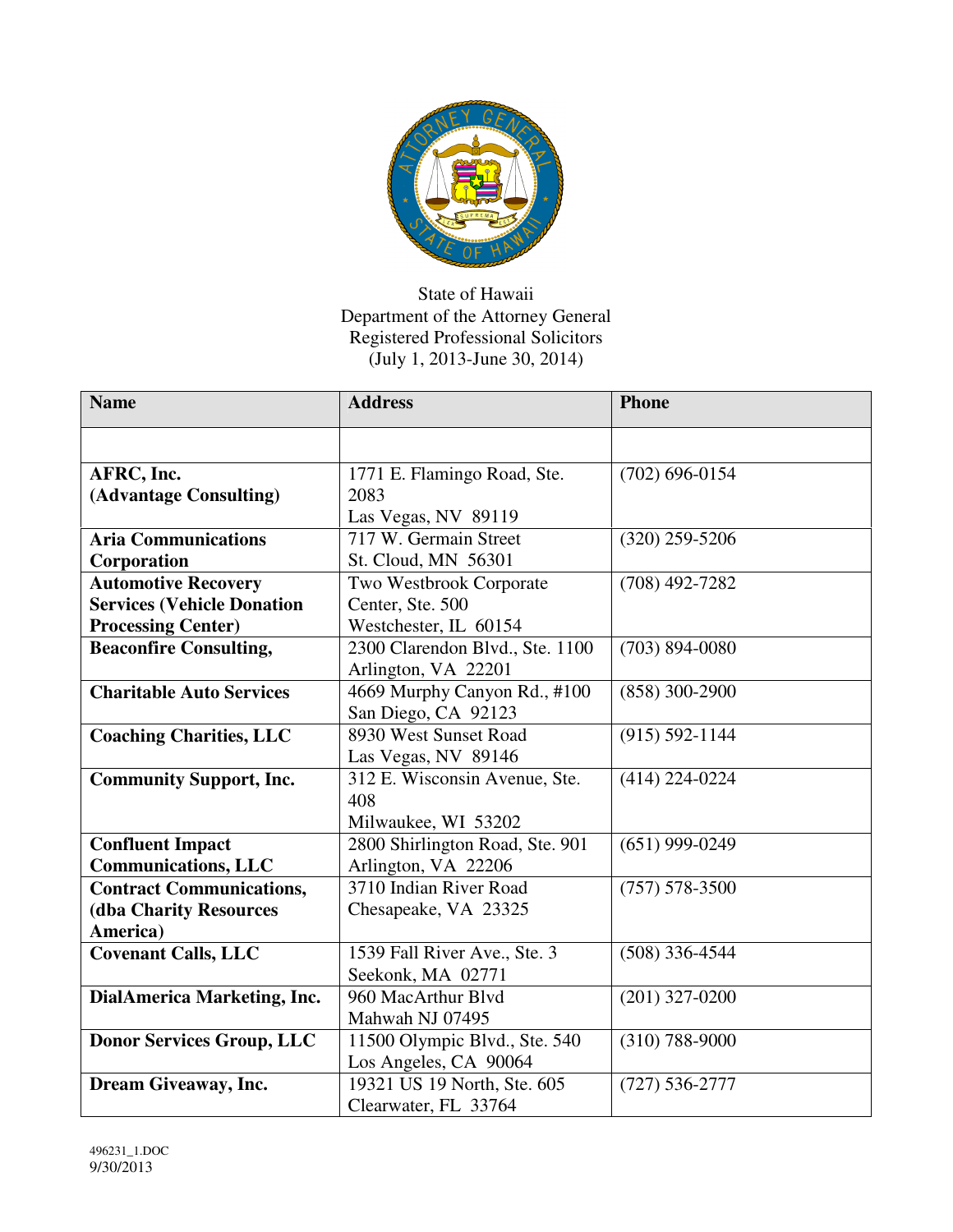| <b>Name</b>                        | <b>Address</b>                                       | <b>Phone</b>       |
|------------------------------------|------------------------------------------------------|--------------------|
|                                    |                                                      |                    |
| <b>Exclusive Promotions, LLC</b>   | P.O. Box 38015                                       | $(808)$ 330-1590   |
|                                    | Honolulu, HI 96837                                   |                    |
| <b>Fine Line Communications,</b>   | 290 Garry Street                                     | $(204)942 - 4242$  |
| Ltd.                               | Winnepeg, Canada R3C1H3                              |                    |
| GiveRight, Inc. fka                | 8721 Santa Monica Blvd., Ste.                        | $(310)$ 268-8110   |
| <b>Facter Direct, Ltd.</b>         | 359                                                  |                    |
|                                    | Los Angeles, CA 80069                                |                    |
| Gordon and Schwenkmeyer,           | 300 N. Sepulveda Blvd., Ste.                         | $(312)$ 615-2300   |
| Inc.                               | 2050                                                 |                    |
|                                    | El Segundo, CA 90245                                 |                    |
| <b>Greenwise Bankcard, LLC</b>     | 4400 W. Sample Road, #246                            | $(934) 623 - 5922$ |
|                                    | Coconut Creek, FL 33073                              |                    |
| <b>Harris Connect, LLC</b>         | 1400-A Crossways Blvd.                               | $(845)$ 940-0820   |
|                                    | Chesapeake, VA 23320                                 |                    |
| <b>Harris Direct</b>               | 6800 Owensmouth Ave, Ste. 200                        | $(818)$ 222-3470   |
|                                    | Canoga Park, CA 91303                                |                    |
| <b>Hawaii Law Enforcement</b>      | 1330 A Moanalualani Pl.                              | $(808)$ 479-6092   |
| <b>Publication (Jeff Texeira)</b>  | Honolulu, HI 96819                                   |                    |
| The Heritage Company, Inc.         | 2402 Wildwood Avenue, Ste. 500<br>Sherwood, AR 72120 | $(501)$ 835-5000   |
| <b>Hudson Bay Company of</b>       | 941 O Street, Ste. 625                               | $(402)$ 476-1010   |
| Illinois, Inc.                     | Lincoln, NE 68508                                    |                    |
| Infocision, Inc.                   | 325 Springside Drive                                 | $(330)$ 668-1400   |
|                                    | Akron OH 44333                                       |                    |
| <b>Integral Resources, Inc.</b>    | 1972 Massachusetts Avenue                            | $(617)$ 492-4474   |
|                                    | Cambridge, MA 02140                                  |                    |
| <b>Lebec Enterprises</b>           | $3060$ $24^{\text{th}}$ Street                       | $(720)$ 201-1853   |
|                                    | Boulder, CO 80304                                    |                    |
| <b>LJM</b> Productions             | P.O. Box 240575                                      | $(808)$ 593-9166   |
|                                    | Honolulu, Hawaii 96824                               |                    |
| <b>Keys Direct Marketing &amp;</b> | 2580 Innes Road                                      | $(613)$ 841-9850   |
| <b>Communications</b>              | Ottawa, Ontario, K1b 4Z6                             |                    |
| <b>MDS Communications</b>          | 545 W. Juanita Avenue                                | $(480)$ 752-8140   |
| Corporation                        | Mesa, AZ 85210                                       |                    |
| <b>MJ888M Productions, Inc.</b>    | P.O. Box 37063                                       | $(808)$ 275-7127   |
|                                    |                                                      |                    |
| <b>Outreach Calling</b>            | Honolulu, Hawaii 96837                               |                    |
| <b>Pennington and Company</b>      | 200 S. Virginia Street, 8 <sup>th</sup> Flr.         | $(775)$ 322-9992   |
|                                    | Reno, NV 89501                                       |                    |
|                                    | 501 Gateway Drive                                    | $(785)$ 843-1661   |
| PEP Direct, LLC                    | Lawrence, KS 66049<br>19 Stoney Brook Drive          | $(603) 654 - 6141$ |